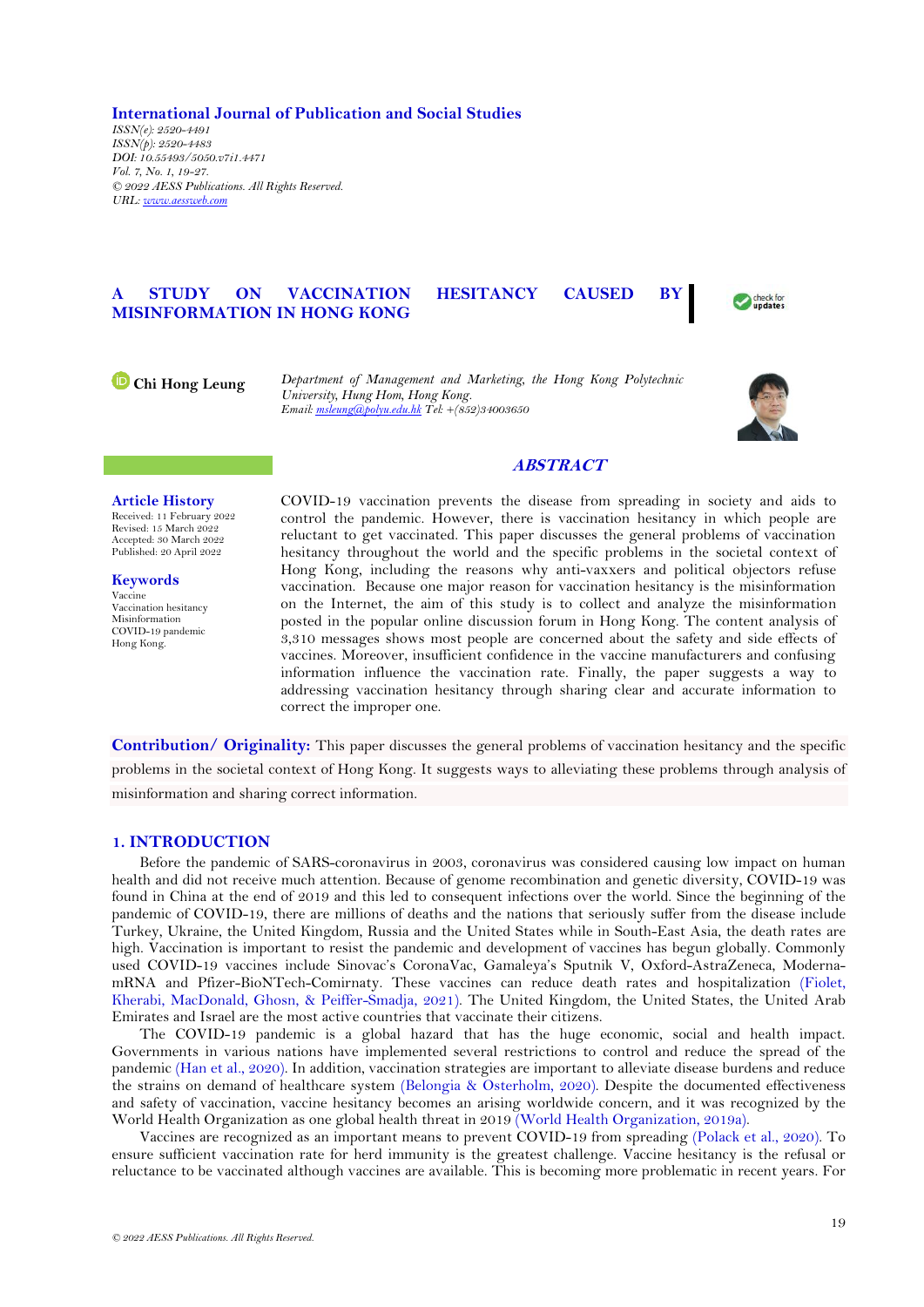example, about 19% of 7,000 European respondents in a survey were unsure about getting vaccinated [\(Larson et al.,](#page-7-1)  [2016\)](#page-7-1) and about 7% claimed they would not get vaccinated. Only 65% of respondents in a British sample got vaccinated willingly. Governments should be prepared to tackle COVID-19 vaccine hesitancy [\(Murphy et al., 2021\)](#page-7-2). The COVID-19 vaccines are different from previous vaccines in many aspects including potential side effects, effectiveness, innovative techniques, and development speed. People may be concerned about these new aspects when considering vaccination.

Vaccination is an effective way to prevent the disease from spreading and reduce associated complications. Vaccine acceptance among all populations is not straightforward [\(Habersaat & Jackson, 2020\)](#page-6-2). For example, in the United States, 20% of the research participants declined the vaccine [\(Thunstrom, Ashworth, Finnoff, & Newbold,](#page-8-1)  [2020\)](#page-8-1). In the United Kingdom and the United States, parents show high reluctance of their children's vaccination [\(Lima, Hwang, Cha, & Cha, 2020\)](#page-7-3). A global study shows the potential acceptance of vaccine in 19 countries and 71.5% of the total population state their acceptance of vaccine. But there are differences in acceptance rates from below 55% in Russia to about 90% in China (Lazarus et [al., 2021\)](#page-7-4). Some reasons may be relevant to a higher vaccine acceptance such as reducing the undesirable effects of the vaccine [\(Kreps et al., 2020\)](#page-7-5). In China, recommendations from doctors influence vaccine acceptance [\(Malik, McFadden, Elharake, & Omer, 2020;](#page-7-6) [Wang et al., 2020\)](#page-8-2) and healthcare workforces are more willing to get vaccinated than the general public [\(Fu et al., 2020\)](#page-6-3).

Vaccine hesitancy is still poorly understood because of multidimensional features [\(De Figueiredo, Simas,](#page-6-4)  [Karafillakis, Paterson,](#page-6-4) & Larson, 2020). Potential barriers to vaccine acceptance include the political, sociocultural and individual factors such as roles played by the media and governments, belief in health officials, and the availability of vaccines. Various models have been developed to integrate vaccination behaviors. There are several theoretical models that examine vaccine hesitancy psychologically [\(Larson, Jarrett, Eckersberger, Smith, &](#page-7-7)  [Paterson, 2014\)](#page-7-7). A framework of 5C antecedents of vaccination is developed to incorporate and expand available models. The 5C model provides a useful tool for both practice and research and predicts vaccination behavior and intention. The model describes five vaccination antecedents: confidence, complacency, constraints, calculation and collective responsibility [\(Betsch et al., 2018\)](#page-5-1). Firstly, confidence is about the belief in the effectiveness and safety of vaccines. Secondly, complacency is the perceived risk of diseases that are prevented by vaccines. Thirdly, constraints are the physical and psychological barriers like affordability and accessibility. Fourthly, calculation is the engagement in search for anti-vaccination information that may result in reduction of vaccination willingness. Finally, collective responsibility is inclination to guard others with vaccination that leads to herd immunity.

This 5C model helps to understand vaccination behaviors across different populations and vaccines. It is important to study psychological factors to understand vaccination hesitancy to increase the potential competence of the public health information. These five drivers explain variance in vaccination behaviors. Earlier research shows unemployed individuals, younger adults, women and people with a lower socioeconomic position are relatively reluctant to be vaccinated [\(Malik et al., 2020;](#page-7-6) [Rhodes, Hoq, Measey, & Danchin, 2021\)](#page-7-8). Higher vaccination intention is related to higher perceived vaccine safety and efficacy and more positive beliefs [\(Karlsson et](#page-6-5)  [al., 2021;](#page-6-5) [Sherman et al., 2021\)](#page-8-3). In a survey [\(Reinhart, 2020\)](#page-7-9) 37% of respondents argued that COVID-19 vaccines were rushed and 12% mistrusted all vaccines. Poorer and less educated individuals are more likely to hesitate vaccine [\(Funk & Tyson, 2020\)](#page-6-6). Conspiracy theories, personal freedom and disgust about blood are associated with vaccine hesitancy [\(Hornsey, Harris, & Fielding, 2018\)](#page-6-7). Populist politicians may undermine community trust in authorities and reduce vaccination confidence [\(Kennedy, 2019\)](#page-6-8). In Israel, people at risk from the pandemic are likely to get vaccinated [\(Dror et al., 2020\)](#page-6-9). In the United Kingdom, vaccine refusal is younger, and mistrustful of scientists [\(Skinner, 2020\)](#page-8-4). In general, issues related to vaccine hesitancy include political differences, pragmatic concerns, scientific mistrust, and medical fears.

Vaccines are vital to reduce the negative impact of the COVID-19 pandemic. This study aims to access the difficulties regarding COVID-19 vaccination in Hong Kong to find out the population's attitudes to vaccination during the public health crisis. This is to provide insights into designing an effective communication campaign to increase relevant knowledge in the public. The rest of the paper will reveal vaccine hesitancy and the specific problems in Hong Kong. Then, the misinformation found by content analysis will be presented and discussed. Finally, ways to addressing misinformation are suggested.

### **2. VACCINE HESITANCY**

Because of the COVID-19 pandemic, millions of people are infected and significant economic damage is inflicted globally [\(Jin et al., 2021;](#page-6-10) [Rigby, 2021;](#page-7-10) [World Health Organization, 2019b\)](#page-8-5). In December 2020, a number of new vaccines against COVID-19 were introduced [\(Polack et al., 2020\)](#page-7-0) and governments initiated vaccination programme of a mass scale for their citizens [\(National Health Service \(NHS\), 2021;](#page-7-11) [World Health Organization,](#page-8-6)  [2020\)](#page-8-6).

However, some people are reluctant to get vaccinated and express anti-vaccination information in various channels like online media [\(Wang, McKee, Torbica, & Stuckler, 2019\)](#page-8-7). Vaccine hesitancy is the situation in which people delay or refuse vaccination for any cause (Dubé [et al., 2013\)](#page-6-11). This definition includes the antivaxxers against vaccination and careful individuals who delay their vaccination time [\(Dubé et al., 2013\)](#page-6-11). For example, there are about 40% of adults are with vaccine hesitancy in the United States [\(Reinhart, 2020\)](#page-7-9) and 16% in the United Kingdom [\(Skinner, 2020\)](#page-8-4). In 2020, a survey studied 19 countries and vaccine hesitancy was found to vary from 10% in China to 45% in Russia [\(Lazarus et al., 2021\)](#page-7-4).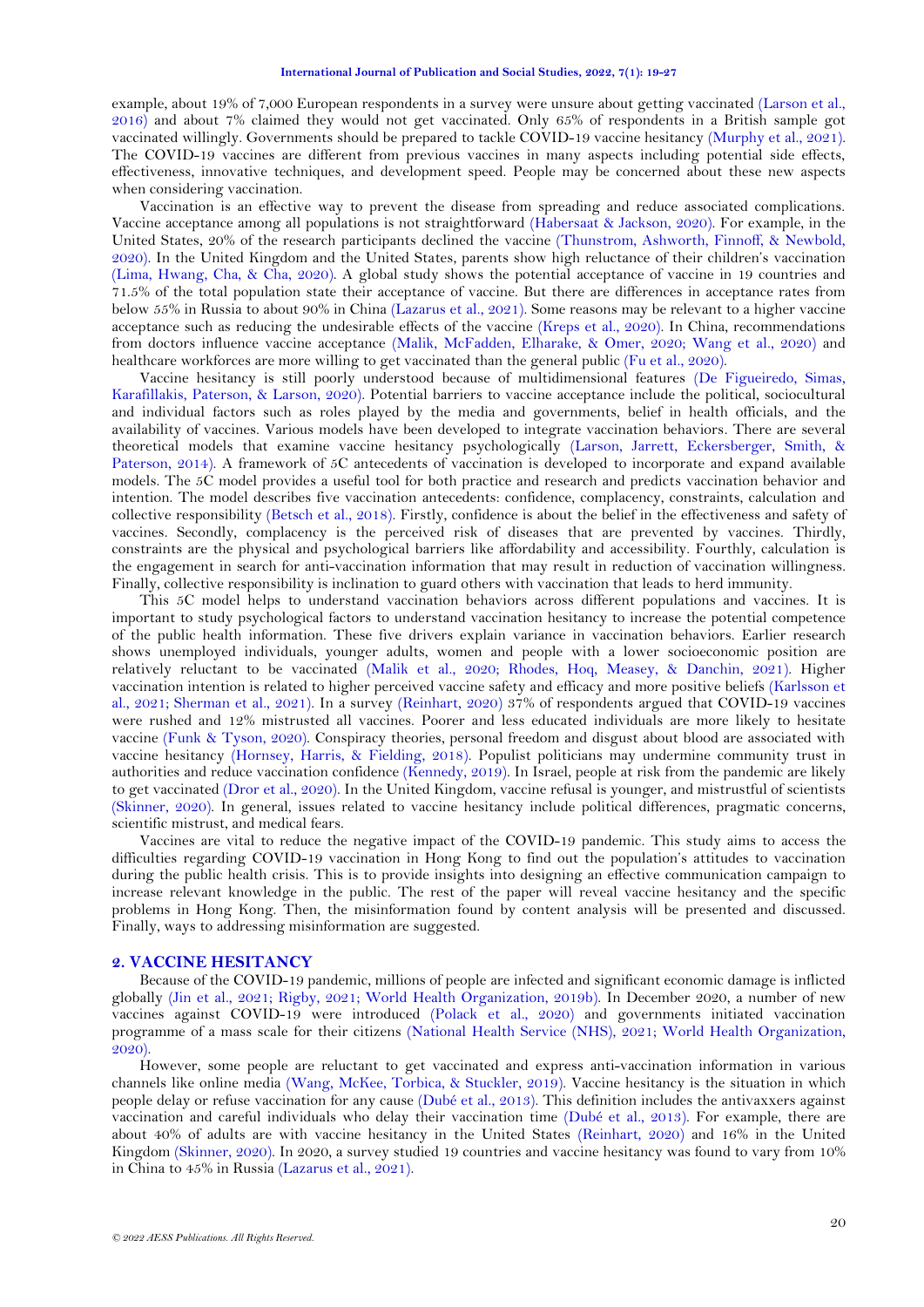Vaccination provides significant health benefits to people. There are differences in vaccination strategies in countries. For example, children attending public schools have to be vaccinated in the United States despite philosophical and religious allowances [\(Olive, Hotez, Damania, & Nolan, 2018\)](#page-7-12). Sentiments against vaccination are also different globally. For instance, in Italy, negative sentiment spreads and leads to an enlarged infection rate but combatted effectively by political responses extending compulsory vaccination [\(Signorelli, 2019\)](#page-8-8).

A debate is prompted by these new vaccines on a question whether vaccination should be mandatory for citizens [\(Pennings & Symons, 2021;](#page-7-13) [Savulescu, 2021\)](#page-7-14). The Western countries' governments protect freedom of people and make vaccination free and voluntary for people [\(Federal Public Service \(FPS\) Health, 2021;](#page-6-12) [The](#page-8-9) [Budapest Times, 2021\)](#page-8-9). People who are not sure or reluctant to get vaccinated are considered hesitant. This raises a question of how to increase willingness of people to receive COVID-19 vaccination [\(Dror et al., 2020\)](#page-6-9).

Even though vaccines play a key role of infectious disease prevention in human populations, there are many detractors against vaccination. They deny the benefits and advantages of vaccines at a risk based on side-effects and composition of vaccines. Just one year after the COVID-19 outbreak, the scientific community achieved vaccines against it. This should be sufficient to increase the positive opinions on vaccination for herd immunity. Nevertheless, there is high volume of manipulated and misleading information rapidly spreads on the Internet generally and on social media particularly.

The arguments against vaccines are usually about vaccines' adverse effects on the most common social media like Facebook, Instagram, YouTube and Twitter [\(Allcott & Gentzkow, 2017;](#page-5-2) [Bora, Das, Barman, & Borah, 2018;](#page-5-3) [Fung et al., 2016\)](#page-6-13) that can reach many people to spread misinformation and generate fear [\(Rubin & Wessely, 2020\)](#page-7-15) to lead to the perception that vaccination is threat (Evrony [& Caplan, 2017\)](#page-6-14). These kinds of information are public health threats [\(Bennett & Livingston, 2018\)](#page-5-4). They can cause anomalous behaviors at social and individual levels because of these conspiratorial thoughts.

The Internet is the major channel in which antivaccine groups spread their messages through social media, web pages and blogs. People cannot ignore the usage of information technologies that can analyze and evaluate people's viewpoints stated on social media to influence public attitudes. Biased or false information is spreading in the social networks during the pandemic to enhance free dialogues and interactions between users [\(Burki, 2020;](#page-5-5) [Jamison et al.,](#page-6-15)  [2020;](#page-6-15) [McStay, 2016\)](#page-7-16). The usage of social networks to disperse and spread information is undeniable in society.

### **3. SPECIFIC PROBLEMS IN HONG KONG**

Hong Kong is now battling outbreaks of Omicron. This puts the emphasis on the vaccination rate that is one of the lowest in the developed world. Hong Kong's elderly is a consistent concern and only about 30% of citizens who are 80 or above have received the first dose. Hong Kong recently started inoculating children who are 5 to 11 years old but this has not reached a significant rate. With strict social distancing measures and border controls, Hong Kong avoided the COVID-19 outbreak in last two years. However, recently Omicron triggers an explosion of infections. In just a few weeks, the outbreak is rapidly exhausting the medical system in Hong Kong. Isolation wards run out of beds and patients wait in parking lots and sidewalks of hospitals during the coldest time of the year. Officials took actions slowly to prepare for a broader outbreak and did not tackle misinformation about vaccines promptly.

There are two major groups of people refusing the vaccination in Hong Kong. The first one is anti-vaxxers, who do not deny the advantage of the vaccination but believe that they should not get COVID-19 vaccination. The reason is related to the medical history of Hong Kong that survived SARS outbreak in 2003 without vaccine that was unavailable simply. Personal hygiene, social distancing and wearing masks were sufficient to fight against SARS. When the COVID-19 pandemic attacked, Hong Kong people were ready to follow exactly the same practices to protect themselves. The lesson learnt from SARS made people believe that vaccines are also not necessary for COVID-19 with a relatively lower death rate. Many Hong Kong people are also concerned about the side effects and safety of the vaccines even though trial results are not consistent with this misbelief.

The second group is political objectors, who reject vaccination because of their lack of confidence in the government. Because of doubt in the government programmes, the advantages of vaccines are not believed. They think the government forces citizens to get vaccinated to please the China government and they do not follow what the government asks to do so. The human rights are another concern expressed by this group with growing fears over freedom. The dissatisfied policies of the government also prompt people to refuse vaccination during the pandemic. Criticized policies include inappropriate quarantine arrangements, unscientific rules of social distancing, refusal to entirely close borders across China and slow reaction at the beginning of the pandemic.

To promote vaccination, the government, for example, relaxed social distance rules for vaccinated ones who might gather in a bigger group at restaurant. The government also decided that vaccinated people would take a shorter period of quarantine if they have been risky places or are close contacts of infected people. In addition, the government attempted to arrange a travel bubble with Singapore for vaccinated Hong Kong people. Despite of these incentives, the distrust level is still high, and this limits possible policy alternatives available for the government. The government keeps explaining that there is no scientific evidence to prove the side effects of vaccines. But it is not convincing enough for people to accept the government's argument (se[e Figure 1\)](#page-3-0).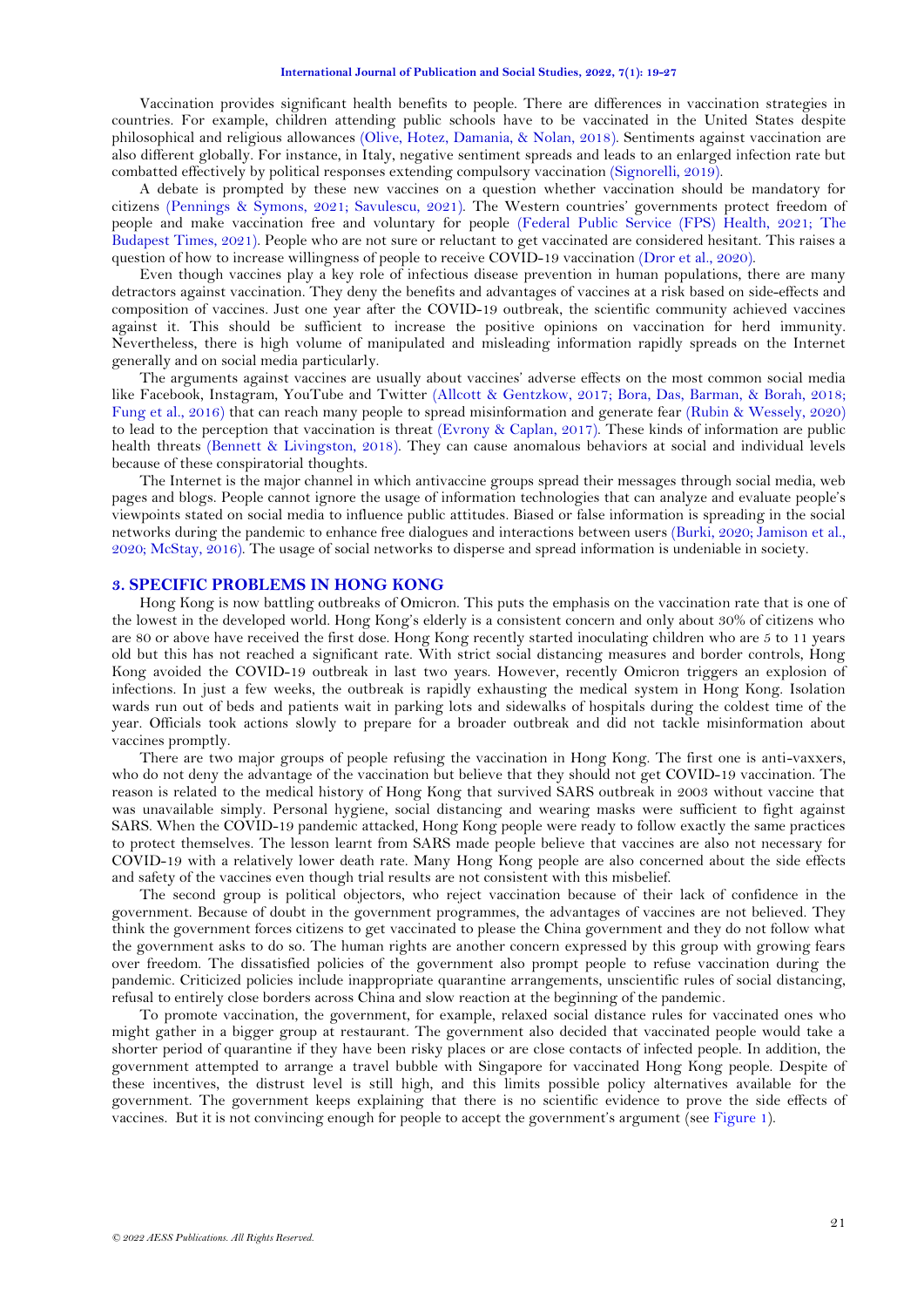#### **International Journal of Publication and Social Studies, 2022, 7(1): 19-27**



**Figure 1.** Official promotion of vaccination in Hong Kong.

## <span id="page-3-0"></span>**4. RESEARCH METHOD AND RESULT**

Contented analysis was applied in this study. A total of 3,310 messages posted in *Hong Kong Golden Discussion Forum* [\(https://forum.hkgolden.com/\)](https://forum.hkgolden.com/) in the period between 1 Jan 2021 and 31 Dec 2021 were collected for analysis. This online forum is famous and popular in Hong Kong and people like to discuss and share ideas on various topics including vaccination (see [Figure 2\)](#page-3-1). The major language used in this forum is Cantonese (i.e., one of Chinese dialects commonly used in South China).

|                               | / 搜尋貼文:疫苗 - 香港高登时論 X | $+$                                                                                                                                                 |                                                                                                             |  |  |  |  |  |
|-------------------------------|----------------------|-----------------------------------------------------------------------------------------------------------------------------------------------------|-------------------------------------------------------------------------------------------------------------|--|--|--|--|--|
| $\rightarrow$<br>$\leftarrow$ | C<br>$\bigcirc$      | 导 https://forum.hkgolden.com/search/T/疫苗<br>O <sub>A</sub>                                                                                          | 120%                                                                                                        |  |  |  |  |  |
|                               |                      |                                                                                                                                                     |                                                                                                             |  |  |  |  |  |
| $\equiv$                      | 杏港高登                 | 貼文<br>Q<br>▼ 疫苗                                                                                                                                     | ∰<br>明<br>Ø                                                                                                 |  |  |  |  |  |
| 個人                            |                      | (Searching posted messages: Vaccine)<br>搜尋貼文: 疫苗                                                                                                    |                                                                                                             |  |  |  |  |  |
|                               | ▣<br>帶               |                                                                                                                                                     |                                                                                                             |  |  |  |  |  |
|                               | 留<br>名               | 戀屍神父 9 分鐘前 ○25 心3 □2<br>診所800元售疫苗豁免證明書<br>2女子被捕<br>警涌緝醫牛                                                                                            | A clinic sold a medical exemption certificate for HK\$800.<br>Two women were arrested. A doctor was wanted. |  |  |  |  |  |
| 推薦                            |                      |                                                                                                                                                     |                                                                                                             |  |  |  |  |  |
|                               | 吹水台                  | 再打會死 3 小時前 ○24 心1 □8<br>疫苗通行證實施3周<br>維持僅發1張告票                                                                                                       | Vaccine pass has been implemented for 3 weeks.<br>Only 1 penalty charge notice was issued.                  |  |  |  |  |  |
|                               | 高登熱                  | conc 9 小時前 ○52 △ 2 127                                                                                                                              | <b>Center for Health Protection considers infection</b>                                                     |  |  |  |  |  |
|                               | 新<br>朂               | equivalent to a jab of vaccination, and appeals for<br>衞防中心稱視感染為接種一劑疫苗 籲快測呈陽性者申報<br>23頁<br>reporting the positive result of the rapid antigen test. |                                                                                                             |  |  |  |  |  |
| æ                             | 時事台                  | 坦格利安 8 小時前 ○150 △9 ↓93                                                                                                                              | Yuen Kwok Yung: Most people don't trust the                                                                 |  |  |  |  |  |
|                               | 娛樂台                  | 袁國勇:大量市民出於對政府和疫苗的不信任不接種導致4000人死亡 1 2 3 4 5 6 頁                                                                                                      | government and vaccines, and this results in<br>the death of 4000 people.                                   |  |  |  |  |  |
|                               | 體育台                  | 膠筆子 6 小時前 ◎60 △2 平22                                                                                                                                | Ko Wing Man: To control the pandemic with vaccination ends                                                  |  |  |  |  |  |
|                               | 財經台                  | 高永文:以疫苗控制疫情大致失敗 或是策略問題<br>2 3 頁                                                                                                                     | in failure. It may be a strategic problem.                                                                  |  |  |  |  |  |

**Figure 2.** Examples of messages about vaccines in Hong Kong Golden discussion forum.

<span id="page-3-1"></span>The criteria for selecting messages for content analysis are those containing the keywords about "vaccine", "vaccination", "CoronaVac", "Pfizer", "BioNTech", "Comirnaty", etc. Content analysis involved various coders categorizing the selected messages into a number of reasons (mainly misinformation) for not getting vaccinated. This study manually classified messages and found out the reasons shown in [Table 1.](#page-4-0) The total of percentages is larger than 100% because a message might mention two or more reasons for not getting vaccinated.

Based on the results of content analysis, most people in Hong Kong think vaccine is unsafe and risky and are concerned about the side effects (including death) of vaccination. In addition, people do not feel confident with the manufacturers and find information from the government confusing. Moreover, people think they are not physical fit for vaccination or delay it until the pandemic is over. Besides, some minor reasons include DNA modification caused by vaccines, and even harmful and unusual gradients such as tracking devices and micro-chips in vaccines.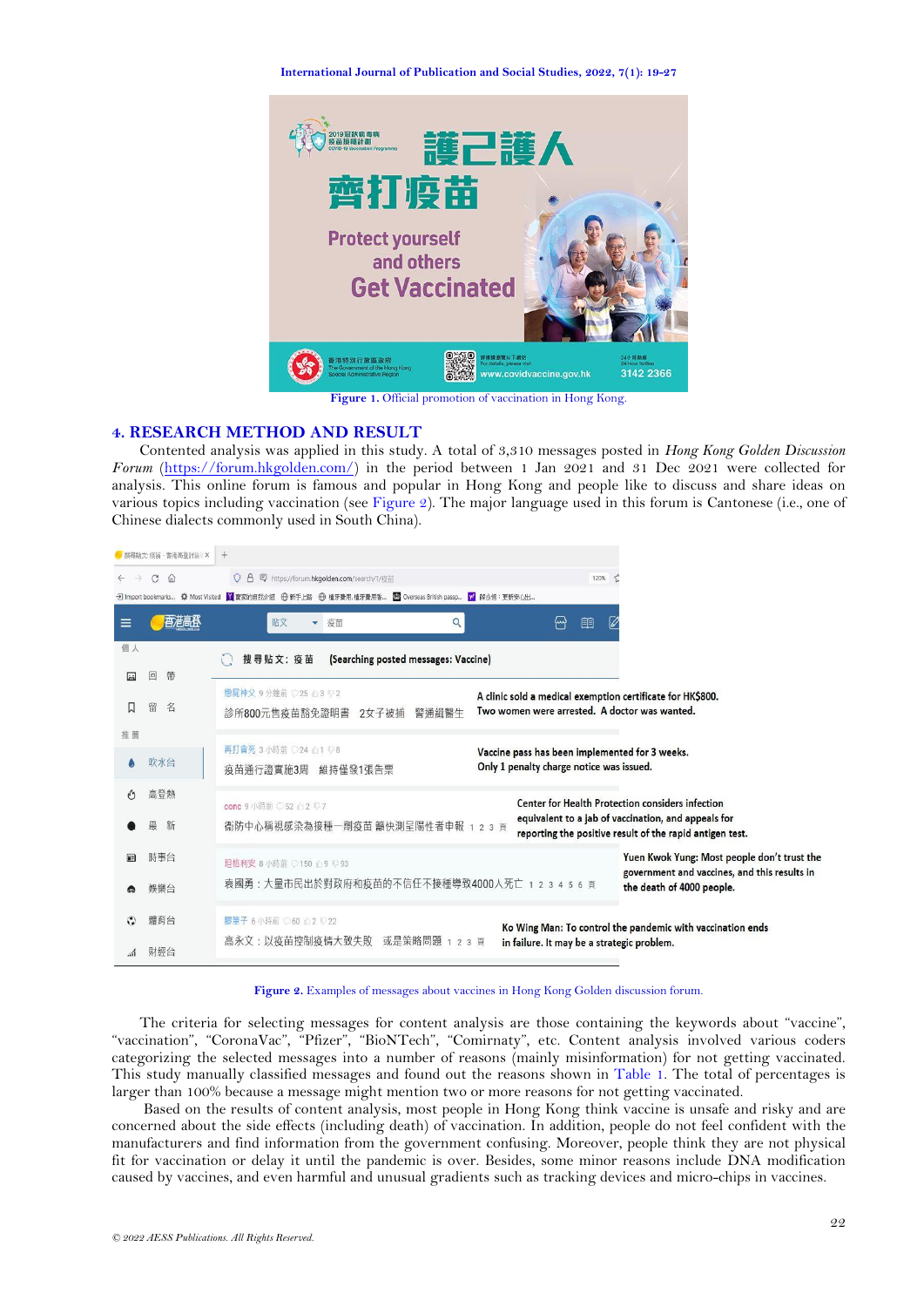#### **International Journal of Publication and Social Studies, 2022, 7(1): 19-27**

<span id="page-4-0"></span>

| Reasons for refusing vaccination                                                                       | Percentage of the<br>total messages |
|--------------------------------------------------------------------------------------------------------|-------------------------------------|
| Vaccine is unsafe because it was developed too rapidly without sufficient<br>1.<br>research            | $84.3\%$                            |
| The health condition of an individual is not suitable.<br>2.                                           | 78.7%                               |
| After getting vaccinated, an individual gets a higher risk of being sick from<br>3.<br>other diseases. | 76.4%                               |
| If an individual has been infected and recovered, it is not necessary to get<br>4.<br>vaccinated.      | 76.3%                               |
| There are serious side effects of vaccines.<br>5.                                                      | $71.6\%$                            |
| There is confusing vaccine information from the government.<br>6.                                      | 70.5%                               |
| There is no confidence in manufacturers of vaccines and/or their countries<br>7.<br>of origin.         | 67.7%                               |
| There are harmful ingredients in vaccines.<br>8.                                                       | 67.0%                               |
| People get no confidence in the government's recommendations.<br>9.                                    | 66.4%                               |
| 10. There are serious cases of side effects or death after vaccination.                                | 65.7%                               |
| 11. An individual has a strong immunity against the disease without problem.                           | 62.3%                               |
| 12. People are waiting for a better vaccine in the future and do not get<br>vaccinated now.            | 54.7%                               |
| 13. After natural infection, natural immunity is better than vaccine immunity.                         | $50.5\%$                            |
| 14. Vaccines do not always work so that an individual should not bother to get<br>vaccinated.          | 50.3%                               |
| 15. An individual may delay vaccination until the pandemic is over.                                    | 50.3%                               |
| 16. Vaccines cause the disease of COVID-19 actually.                                                   | 45.5%                               |
| 17. The vaccination arrangement (e.g. location of the venue) is not convenient.                        | $34.6\%$                            |
| 18. Vaccines can cause infertility.                                                                    | $30.2\%$                            |
| 19. An individual only needs one dose of the vaccination for protection against<br>COVID-19.           | 23.4%                               |
| 20. Vaccines can change DNA of an individual.                                                          | 17.5%                               |
| 21. Vaccines contain tracking devices.                                                                 | 15.6%                               |
| 22. After getting vaccinated, an individual will test positive for COVID-19.                           | 14.5%                               |
| 23. There are micro-chips in vaccines.                                                                 | 10.3%                               |

|  | Table 1. Reasons for refusing vaccination found in Hong Kong Golden discussion forum. |  |  |  |
|--|---------------------------------------------------------------------------------------|--|--|--|
|  |                                                                                       |  |  |  |

**Note:** [https://forum.hkgolden.com/.](https://forum.hkgolden.com/)

The vaccine hesitancy is attributed to misinformation about the side effects and efficacy of vaccines, and public distrust of the government. Although Hong Kong records more deaths caused by COVID-19 recently than it did in last two years, some people are still reluctant to get vaccinated. In Hong Kong, getting vaccinated is convenient but highly complacent because of perception that COVID-19 is not a critical health risk to Hong Kong people, who are more prone to vaccine skepticism and conspiratorial interpretation of any public health initiative associated with the government. Media reporting on incidents and deaths after vaccination is common although some are with little connection to vaccines. This contributes to the distrust of vaccination although there is scientific evidence proving its safety worldwide.

### **5. WAYS TO ADDRESSING VACCINE HESITANCY**

COVID-19 vaccine confidence can be affected by the spread of misinformation on the Internet like social media. Information gaps are the main reason for such misinformation, and it is critical to understand, reason and fill in such gaps. Misinformation may be false information shared by people without intention of misleading others or the ones who disseminated with bad intention deliberately. Most misinformation focuses on vaccine effectiveness, safety, and development.

To address misinformation about vaccines, it is necessary to learn about why and how it is evolving and spreading in a community. First, we may collect and analyze misinformation that circulates through both traditional and social media to monitor and identify any trend. This is helpful to understand and analyze misinformation, information voids, content gaps and perceptions. Second, to address common questions, we may share clear and accurate information that is easy to be found. This can be performed through social media, websites and other channels in which people look for relevant information. It is also necessary to use other methods (like radio) to reach those with limited access to the Internet. This is to share details like hours and addresses about vaccination events in the community. Third, to boost credibility and chance of being accepted over misinformation, we may use trusted messengers. Community organizations and religious leaders are more helpful to release proper information to people who do not visit the website of the health department or believe public health professionals.

To address misinformation, it is necessary to lead with the true facts and provide correct information. This is to make right information more memorable than wrong one. Moreover, alerts and warnings may be given to people to explain reasons for facts that have been misinterpreted. The following is an example.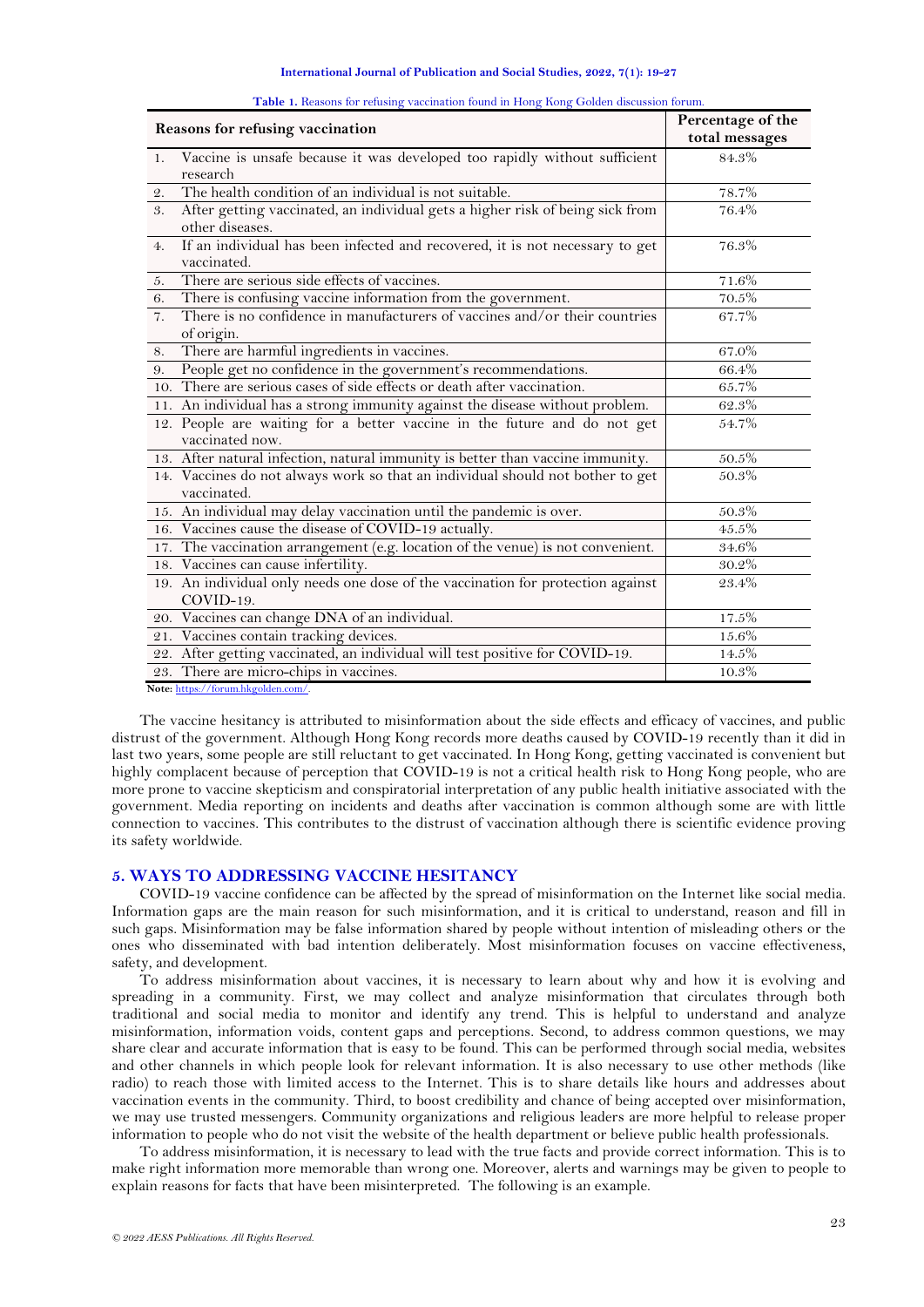*Misinformation: COVID-19 vaccines will create the virus of COVID-19 in your body. Fallacy: Some people believe and say that the COVID-19 vaccines create COVID-19. This is false. After being vaccinated, people may feel sick, and this is a signal that protection against the disease is developed.*

*Fact: COVID-19 vaccines help the immune system to identify, memorize and fight the virus. This process may cause fever, chills or other symptoms that are normal and indicate the body is building protection.*

The following steps can be taken to collect and analyze misinformation and prevent its spread. First, we collect, for example, comments and inquiry logs of social media to find out the information sources of jurisdiction. Regularly gathering these data is necessary for analysis. Second, we may maintain a list of social media influencers to monitor misinformation, content gaps and perceptions. Third, we maintain rumor logs to trace circulation of misinformation and its development over time. Finally, insights are developed. It is useful to know what vaccination-related questions asked by people, what attitudes associated to behaviors of vaccination, what misinformation is spreading, and how people interpret communication from public health organizations.

### **6. CONCLUSION**

Vaccination is an efficient way to preventing infection and reducing death rates of various infectious diseases [\(Osterholm, Kelley, Sommer, & Belongia, 2012\)](#page-7-17). But in 2019, vaccine hesitancy, a behavior of refusing vaccines, was considered by the World Health Organization a global health treat. Vaccine hesitancy was most prominent in the uptake of influenza vaccine and in 2019 in the United States about half the population did not get influenza vaccine (Centers for Disease [Control and Prevention, 2019\)](#page-6-16). There are three major factors relevant to vaccine hesitancy. First, there are difficulties to access the vaccine [\(World Health Organization, 2015\)](#page-8-10). Second, people do not recognize a need for vaccination. Third, there is a lack of confidence in vaccines.

The study in this paper found a number of reasons for people refusing vaccination in Hong Kong. In general, vaccine reluctance is higher in Asia-Pacific region in which people do not fear COVID-19 because of early containment success. In Hong Kong, the situation is further complicated by political distrust stemming from street protests in 2019. The government urges people to get vaccinated and imposes rules that require vaccination proof to enter supermarkets, shopping malls and restaurants. Such worries are caused by the misinformation about vaccination that spreads quickly in Hong Kong, where people may select the vaccine developed by BioNTech and Pfizer. Some reports on deaths after vaccination turned into rumors that circulated extensively on social media and WhatsApp groups although officials did not attribute such fatalities to vaccination. The government is slow to correct misconceptions about the efficacy and side effects of vaccines. When misinformation is circulating and no one clarify it, people do not take a risk to get vaccinated. Thus, this paper suggests a way to addressing vaccine hesitancy. The basic principles are to collect and analyze misinformation, and then share clear and accurate information boosted by trusted messengers.

**Funding:** This study received no specific financial support.

**Competing Interests:** The author declares that there are no conflicts of interests regarding the publication of this paper.

## **REFERENCES**

<span id="page-5-2"></span>Allcott, H., & Gentzkow, M. (2017). Social media and fake news in the 2016 election. *Journal of Economic Perspectives, 31*(2), 211-

236.Available at: https://doi.org/10.1257/jep.31.2.211.

<span id="page-5-0"></span>Belongia, E. A., & Osterholm, M. T. (2020). COVID-19 and flu, a perfect storm. *Science, 368*(6496), 1163-1163.

- <span id="page-5-4"></span>Bennett, W. L., & Livingston, S. (2018). The disinformation order: Disruptive communication and the decline of democratic institutions. *European Journal of Communication, 33*(2), 122-139.Available at: https://doi.org/10.1177/0267323118760317.
- <span id="page-5-1"></span>Betsch, C., Schmid, P., Heinemeier, D., Korn, L., Holtmann, C., & Böhm, R. (2018). Beyond confidence: Development of a measure assessing the 5C psychological antecedents of vaccination. *PloS one, 13*(12), e0208601.Available at: https://doi.org/10.1371/journal.pone.0208601.
- <span id="page-5-3"></span>Bora, K., Das, D., Barman, B., & Borah, P. (2018). Are internet videos useful sources of information during global public health emergencies? A case study of YouTube videos during the 2015–16 Zika virus pandemic. *Pathogens and Global Health, 112*(6), 320-328.Available at: https://doi.org/10.1080/20477724.2018.1507784.
- <span id="page-5-5"></span>Burki, T. (2020). The online anti-vaccine movement in the age of COVID-19. *The Lancet Digital Health, 2*(10), e504 e505.Available at: https://doi.org/10.1016/s2589-7500(20)30227-2.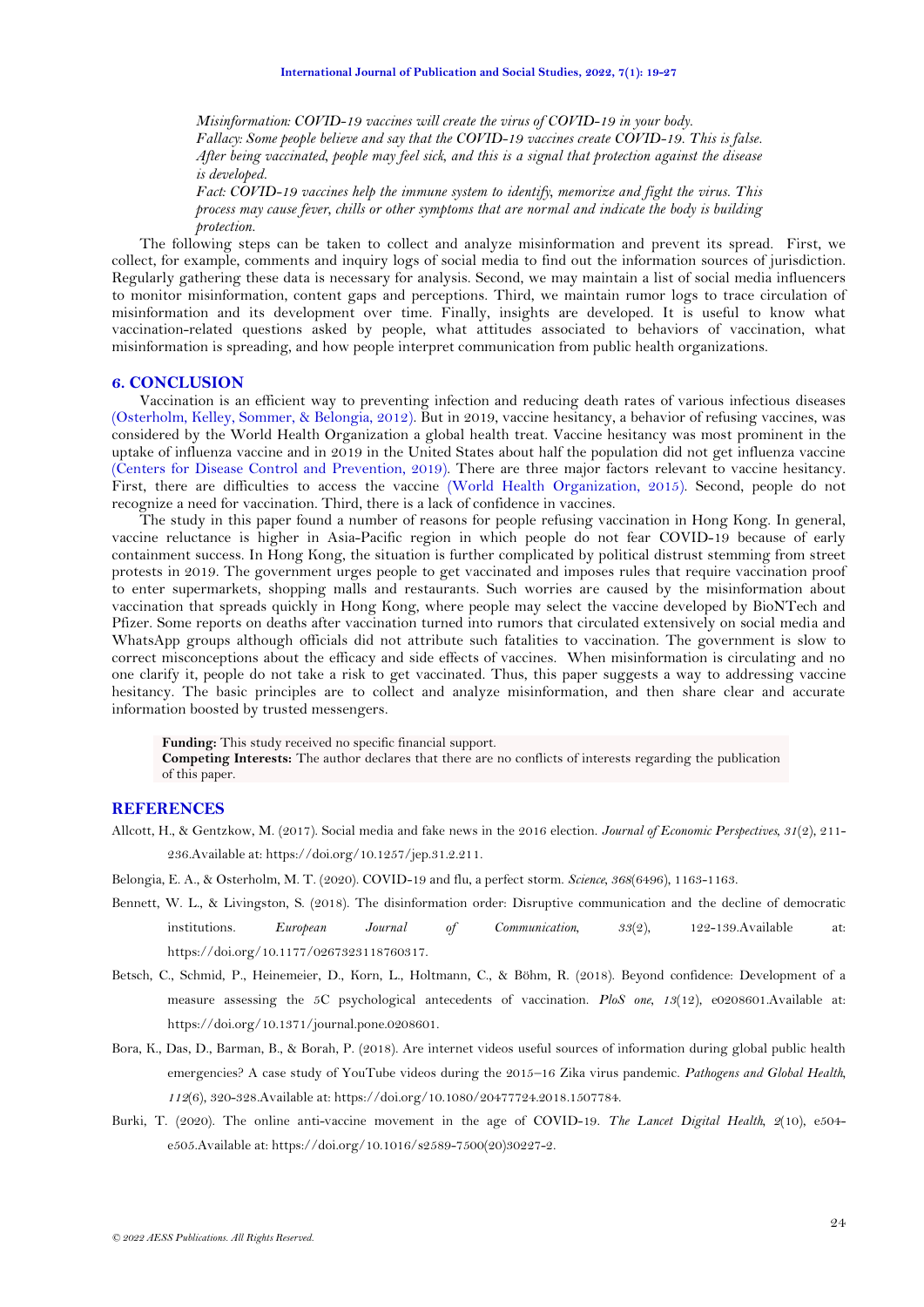- <span id="page-6-16"></span>Centers for Disease Control and Prevention. (2019). Flu vaccination coverage, United States, 2018–19 influenza season, FluVaxView, 26(Sept). Retrieved from https:/[/www.cdc.gov/flu/fluvaxview/coverage-1819estimates.htm.](http://www.cdc.gov/flu/fluvaxview/coverage-1819estimates.htm)
- <span id="page-6-4"></span>De Figueiredo, A., Simas, C., Karafillakis, E., Paterson, P., & Larson, H. J. (2020). Mapping global trends in vaccine confidence and investigating barriers to vaccine uptake: A large-scale retrospective temporal modelling study. *The Lancet, 396*(10255), 898-908.Available at: https://doi.org/10.1016/s0140-6736(20)31558-0.
- <span id="page-6-9"></span>Dror, A. A., Eisenbach, N., Taiber, S., Morozov, N. G., Mizrachi, M., Zigron, A., & Sela, E. (2020). Vaccine hesitancy: The next challenge in the fight against COVID-19. *European Journal of Epidemiology, 35*(8), 775-779.Available at: https://doi.org/10.1007/s10654-020-00671-y.
- <span id="page-6-11"></span>Dubé, E., Laberge, C., Guay, M., Bramadat, P., Roy, R., & Bettinger, J. A. (2013). Vaccine hesitancy: An overview. *Human Vaccines & Immunotherapeutics, 9*(8), 1763-1773.
- <span id="page-6-14"></span>Evrony, A., & Caplan, A. (2017). The overlooked dangers of anti-vaccination groups' social media presence. *Human Vaccines & Immunotherapeutics, 13*(6), 1475-1476.Available at: https://doi.org/10.1080/21645515.2017.1283467.
- <span id="page-6-12"></span>Federal Public Service (FPS) Health. (2021). Food chain safety and environment. Coronavirus COVID-19. vaccination. Retrieved from https:/[/www.infocoronavirus.be/en/vaccination.](http://www.infocoronavirus.be/en/vaccination)
- <span id="page-6-0"></span>Fiolet, T., Kherabi, Y., MacDonald, C.-J., Ghosn, J., & Peiffer-Smadja, N. (2021). Comparing COVID-19 vaccines for their characteristics, efficacy and effectiveness against SARS-CoV-2 and variants of concern: A narrative review. *Clinical Microbiology and Infection, 28*, 202-221.Available at: https://doi.org/10.31219/osf.io/z4x7t.
- <span id="page-6-3"></span>Fu, C., Wei, Z., Pei, S., Li, S., Sun, X., & Liu, P. (2020). Acceptance and preference for COVID-19 vaccination in health-care workers (HCWs). Retrieved from: https:/[/www.medrxiv.org/content/10.1101/2020.04.09.20060103v1.](http://www.medrxiv.org/content/10.1101/2020.04.09.20060103v1)
- <span id="page-6-13"></span>Fung, I. C.-H., Fu, K.-W., Chan, C.-H., Chan, B. S. B., Cheung, C.-N., Abraham, T., & Tse, Z. T. H. (2016). Social media's initial reaction to information and misinformation on Ebola, August 2014: facts and rumors. *Public Health Reports, 131*(3), 461-473.Available at: https://doi.org/10.1177/003335491613100312.
- <span id="page-6-6"></span>Funk, C., & Tyson, A. (2020). Intent to get a COVID-19 vaccine rises to 60% as confidence in research and development process increases. Retrieved from: https:/[/www.pewresearch.org/science/2020/12/03/intent-to-get-a-covid-19-vaccine-rises](http://www.pewresearch.org/science/2020/12/03/intent-to-get-a-covid-19-vaccine-rises-to-60-as-confidence-in-research-and-development-process-increases/)[to-60-as-confidence-in-research-and-development-process-increases/.](http://www.pewresearch.org/science/2020/12/03/intent-to-get-a-covid-19-vaccine-rises-to-60-as-confidence-in-research-and-development-process-increases/)
- <span id="page-6-2"></span>Habersaat, K. B., & Jackson, C. (2020). Understanding vaccine acceptance and demand—and ways to increase them. *Federal Health Gazette - Health Research - Health Protection, 63*(1), 32-39.Available at: https://doi.org/10.1007/s00103-019- 03063-0.
- <span id="page-6-1"></span>Han, E., Tan, M. M. J., Turk, E., Sridhar, D., Leung, G. M., Shibuya, K., & Hanefeld, J. (2020). Lessons learnt from easing COVID-19 restrictions: An analysis of countries and regions in Asia Pacific and Europe. *The Lancet, 396*(10261), 1525- 1534.Available at: https://doi.org/10.1016/s0140-6736(20)32007-9.
- <span id="page-6-7"></span>Hornsey, M., Harris, E., & Fielding, K. (2018). The psychological roots of anti-vaccination attitudes: A 24-nation investigation. *Health Psychology: Official Journal of the Division of Health Psychology, American Psychological Association, 37*(4), 307- 315.Available at: https://doi.org/10.1037/hea0000586.
- <span id="page-6-15"></span>Jamison, A., Broniatowski, D. A., Smith, M. C., Parikh, K. S., Malik, A., Dredze, M., & Quinn, S. C. (2020). Adapting and extending a typology to identify vaccine misinformation on Twitter. *American Journal of Public Health, 110*(S3), S331- S339.Available at: https://doi.org/10.2105/ajph.2020.305940.
- <span id="page-6-10"></span>Jin, H., Wang, H., Li, X., Zheng, W., Ye, S., Zhang, S., & Penningtona, M. (2021). Economic burden of COVID-19, China, January–March, 2020: A cost-of-illness study. *Bull World Health Organ, 99*(2), 112-124.Available at: https://doi.org/10.2471/blt.20.267112.
- <span id="page-6-5"></span>Karlsson, L. C., Soveri, A., Lewandowsky, S., Karlsson, L., Karlsson, H., Nolvi, S., & Antfolk, J. (2021). Fearing the disease or the vaccine: The case of COVID-19. *Personality and Individual Differences, 172*, 110590.Available at: https://doi.org/10.1016/j.paid.2020.110590.
- <span id="page-6-8"></span>Kennedy, J. (2019). Populist politics and vaccine hesitancy in Western Europe: An analysis of national-level data. *European Journal of Public Health, 29*(3), 512-516.Available at: https://doi.org/10.1093/eurpub/ckz004.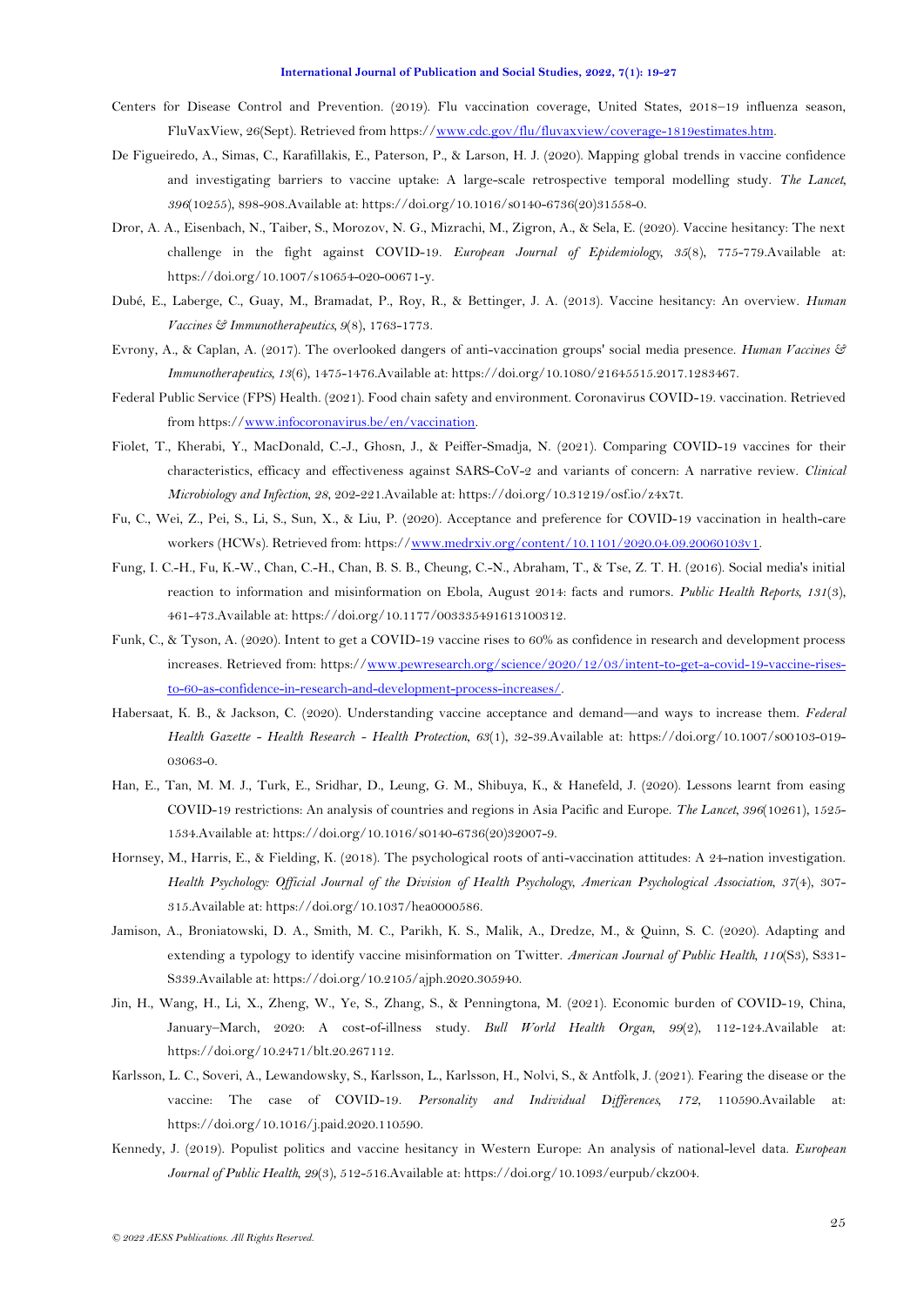- <span id="page-7-5"></span>Kreps, S., Prasad, S., Brownstein, J. S., Hswen, Y., Garibaldi, B. T., Zhang, B., & Kriner, D. L. (2020). Factors associated with US adults' likelihood of accepting COVID-19 vaccination. *JAMA Network Open, 3*(10), e2025594-e2025594.Available at: https://doi.org/10.1001/jamanetworkopen.2020.25594.
- <span id="page-7-1"></span>Larson, H. J., De Figueiredo, A., Xiahong, Z., Schulz, W. S., Verger, P., Johnston, I. G., & Jones, N. S. (2016). The state of vaccine confidence 2016: Global insights through a 67-country survey. *EBioMedicine, 12*, 295-301.Available at: https://doi.org/10.1016/j.ebiom.2016.08.042.
- <span id="page-7-7"></span>Larson, H. J., Jarrett, C., Eckersberger, E., Smith, D. M., & Paterson, P. (2014). Understanding vaccine hesitancy around vaccines and vaccination from a global perspective: A systematic review of published literature, 2007–2012. *Vaccine, 32*(19), 2150-2159.Available at: https://doi.org/10.1016/j.vaccine.2014.01.081.
- <span id="page-7-4"></span>Lazarus, J. V., Ratzan, S. C., Palayew, A., Gostin, L. O., Larson, H. J., Rabin, K., & El-Mohandes, A. (2021). A global survey of potential acceptance of a COVID-19 vaccine. *Nature Medicine, 27*(2), 225-228.Available at: https://doi.org/10.1038/s41591-020-1124-9.
- <span id="page-7-3"></span>Lima, G., Hwang, H., Cha, C., & Cha, M. (2020). Public willingness to get vaccinated against COVID-19: How AI-developed vaccines can affect acceptance. Retrieved from https://arxiv.org/abs/2006.08164v1?utm\_source=feedburner&utm\_medium=feed&utm\_campaign=Feed%253A+Cor onavirusArXiv+%2528Coronavirus+Research+at+ArXiv%2529.
- <span id="page-7-6"></span>Malik, A., McFadden, S., Elharake, J., & Omer, S. (2020). Determinants of COVID-19 vaccine acceptance in the US. *EClinical Medicine, 26*, 100495.Available at: https://doi.org/10.1016/j.eclinm.2020.100495.
- <span id="page-7-16"></span>McStay, A. (2016). Empathic media and advertising: Industry, policy, legal and citizen perspectives (the case for intimacy). *Big Data & Society, 3*(2), 2053951716666868.Available at: https://doi.org/10.1177/2053951716666868.
- <span id="page-7-2"></span>Murphy, J., Vallières, F., Bentall, R. P., Shevlin, M., McBride, O., Hartman, T. K., & Hyland, P. (2021). Psychological characteristics associated with COVID-19 vaccine hesitancy and resistance in Ireland and the United Kingdom. *Nature Communications, 12*(1), 1-15.Available at: https://doi.org/10.1038/s41467-020-20226-9.
- <span id="page-7-11"></span>National Health Service (NHS). (2021). Who can get the COVID-19 vaccine? Retrieved from https:/[/www.nhs.uk/conditions/coronavirus-covid-19/coronavirus-vaccination/coronavirus-vaccine/.](http://www.nhs.uk/conditions/coronavirus-covid-19/coronavirus-vaccination/coronavirus-vaccine/)
- <span id="page-7-12"></span>Olive, J. K., Hotez, P. J., Damania, A., & Nolan, M. S. (2018). The state of the antivaccine movement in the United States: A focused examination of nonmedical exemptions in states and counties. *PLoS Medicine, 15*(6), e1002578.Available at: https://doi.org/10.1371/journal.pmed.1002578.
- <span id="page-7-17"></span>Osterholm, M. T., Kelley, N. S., Sommer, A., & Belongia, E. A. (2012). Efficacy and effectiveness of influenza vaccines: A systematic review and meta-analysis. *The Lancet Infectious Diseases, 12*(1), 36-44.Available at: https://doi.org/10.1016/s1473-3099(11)70295-x.
- <span id="page-7-13"></span>Pennings, S., & Symons, X. (2021). Persuasion, not coercion or incentivisation, is the best means of promoting COVID-19 vaccination. *Journal of Medical Ethics, 47*(10), 709-711.Available at: https://doi.org/10.1136/medethics-2020-107076.
- <span id="page-7-0"></span>Polack, F. P., Thomas, S. J., Kitchin, N., Absalon, J., Gurtman, A., Lockhart, S., & Zerbini, C. (2020). Safety and efficacy of the BNT162b2 mRNA covid-19 vaccine. *The New England Journal of Medicine, 383*(27), 2603-2615.
- <span id="page-7-9"></span>Reinhart, R. J. (2020). More Americans now willing to get Covid-19 vaccine. Gallup Blog. Retrieved from https://news.gallup.com/poll/325208/americans-willing-covid-vaccine.aspx.
- <span id="page-7-8"></span>Rhodes, A., Hoq, M., Measey, M.-A., & Danchin, M. (2021). Intention to vaccinate against COVID-19 in Australia. *The Lancet Infectious Diseases, 21*(5), e110.Available at: https://doi.org/10.1016/s1473-3099(20)30724-6.
- <span id="page-7-10"></span>Rigby, E. (2021). The COVID-19 economy, unemployment insurance, and population health. *JAMA Network Open, 4*(1), e2035955-e2035955.Available at: https://doi.org/10.1001/jamanetworkopen.2020.35955.
- <span id="page-7-15"></span>Rubin, G., & Wessely, S. (2020). The psychological effects of quarantining a city. *BMJ 368*, m313.Available at: https://doi.org/10.1136/bmj.m313.
- <span id="page-7-14"></span>Savulescu, J. (2021). Good reasons to vaccinate: Mmandatory or payment for risk? *Journal of Medical Ethics, 47*(2), 78- 85.Available at: https://doi.org/10.1136/medethics-2020-106821.